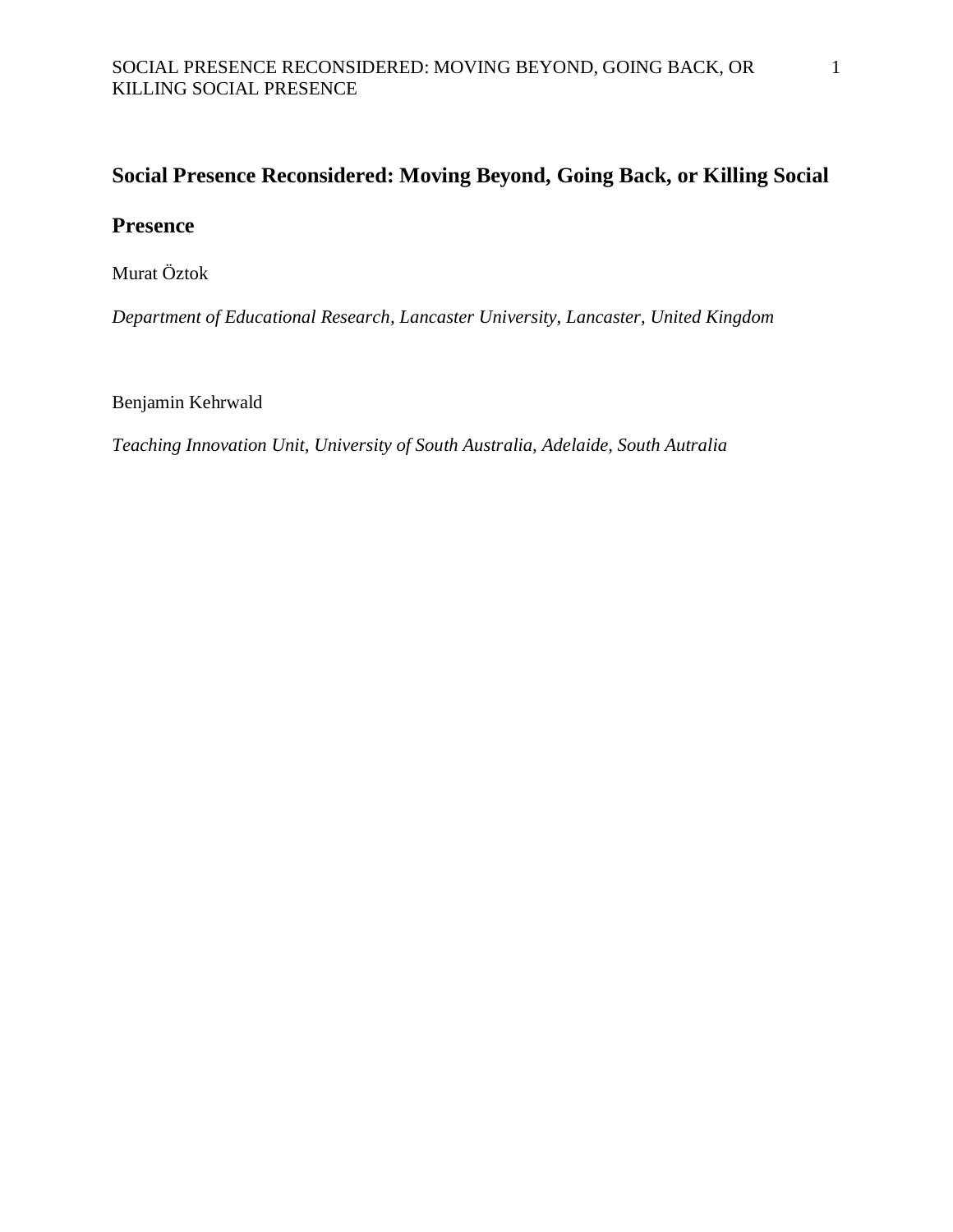# **Social Presence Reconsidered: Moving Beyond, Going Back, or Killing Social Presence**

Online education research has long employed the concept of social presence to study interactions in technologically-mediated spaces. Yet, a precise shared definition of social presence does not exist. There is a lack of clarity around this term and conflation with other phenomena. As researchers and practitioners striving for clarity, do we need such a heavily burdened and deeply ambiguous term? To support the development of clarity and provide a way forward with current conversations about social presence, this article traces how the concept of social presence has been developed and appropriated in the online and distance education literature. We do not simply focus on the historical trajectory of the concept but discuss how it is utilized to address the growing complexities of social interactions in parallel to the increasing affordances of new technologies. Our aim is to illustrate that social presence is over extended and widely stretched to correspond with the possibilities of socialization and that it has long lost its depth and breadth, and thus, its analytical strength. We argue that we should focus more on the relative salience of interpersonal relationships if we are to understand the relational aspects of being online.

Keywords: social presence, online education, online communication, computer-mediated communication, being online

#### **Introduction**

"Social Presence" is a vernacular concept in the field of online education, utilized to cover a wide range of social phenomena in online spaces. What *it is,* what *it does,* how *it is perceived,* and *its effects* have been debated – and often used interchangeably – for the past six decades (Oztok & Brett, 2011). Indeed, "it is often hard to distinguish between whether someone is talking about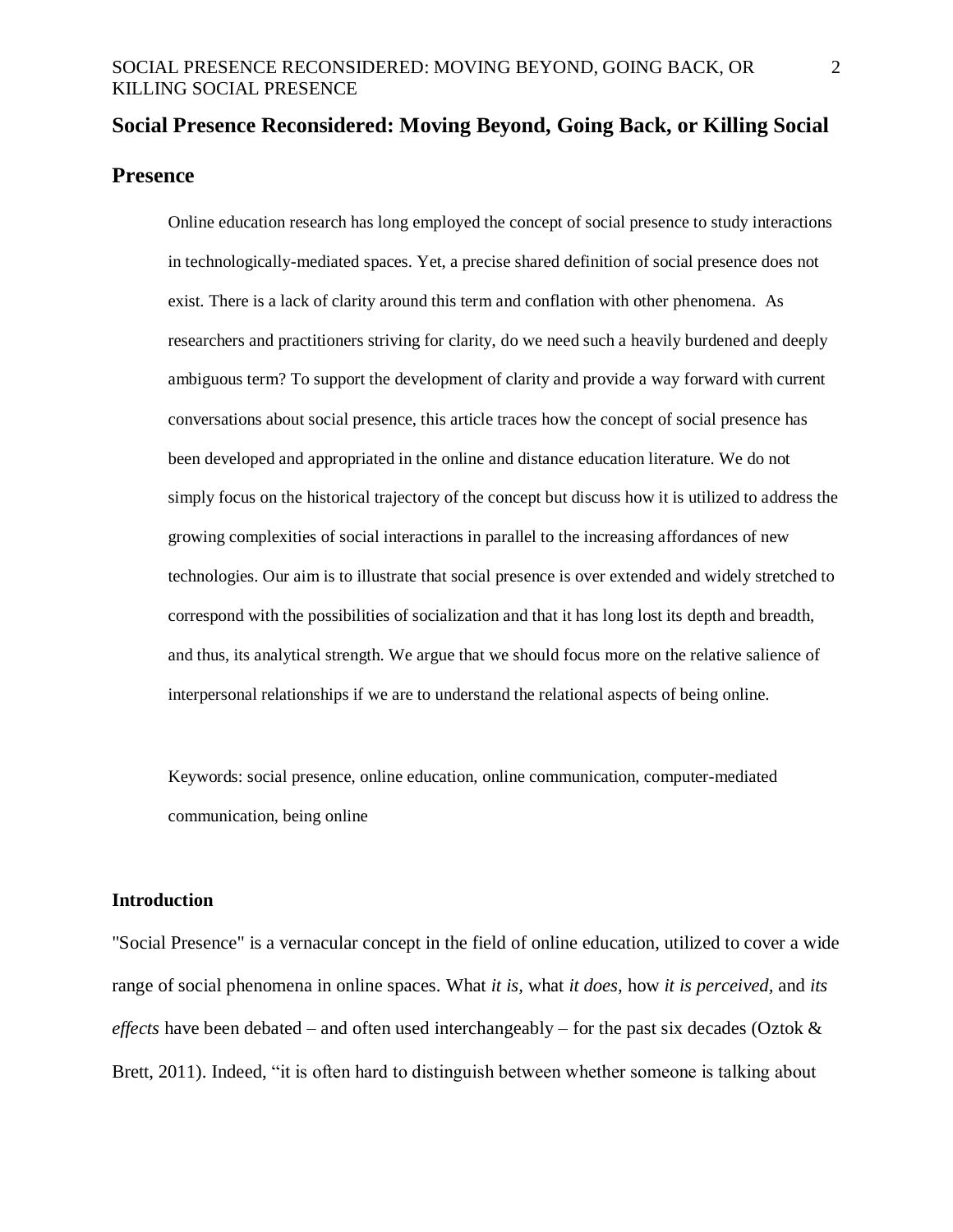social interaction, immediacy, intimacy, emotion, and/or connectedness when they talk about social presence" (Lowenthal, 2010, p. 125). However, conceptualizing all forms of beings, all types of affinities, all range of emotions and/or feelings, and all degrees of connectedness under the umbrella of social presence jeopardizes its analytic rigor: it explains nothing at all. Inflating its analytical capacity inevitably decreases its theoretical and practical value.

Is it now time to 'kill' social presence; to do away with the term and find a term or terms which provide the necessary vocabulary for a rigorous study of the phenomena in question and inform online education practice in a more definitive way? This conceptual article argues the radical position that social presence has been repeatedly appropriated and stretched beyond its limit, and thus it has lost its meaning. A more rigorous treatment of the social phenomena currently described under the umbrella of social presence is needed in order to understand the complexities of technology-mediated social processes.

#### **Social Presence**

Social presence was defined by media studies scholars to examine people's attitudes toward different communication media. The zeitgeist was that of McLuhanism and the underlying argument was that of the medium itself: a medium capable of conveying social cues promotes communication – an idea later described as 'media richness'. To define the richness of a medium, Short, Williams, and Christie (1976) coined the concept:

We believe, however, that the degree of salience of the other person in the interaction and the consequent salience of the interpersonal relationships is an important hypothetical construct that can usefully be applied more generally. We shall term this quality 'social presence'. … *We regard social presence as being a quality of the communications medium* [emphasis added]. Although we would expect it to affect the way individuals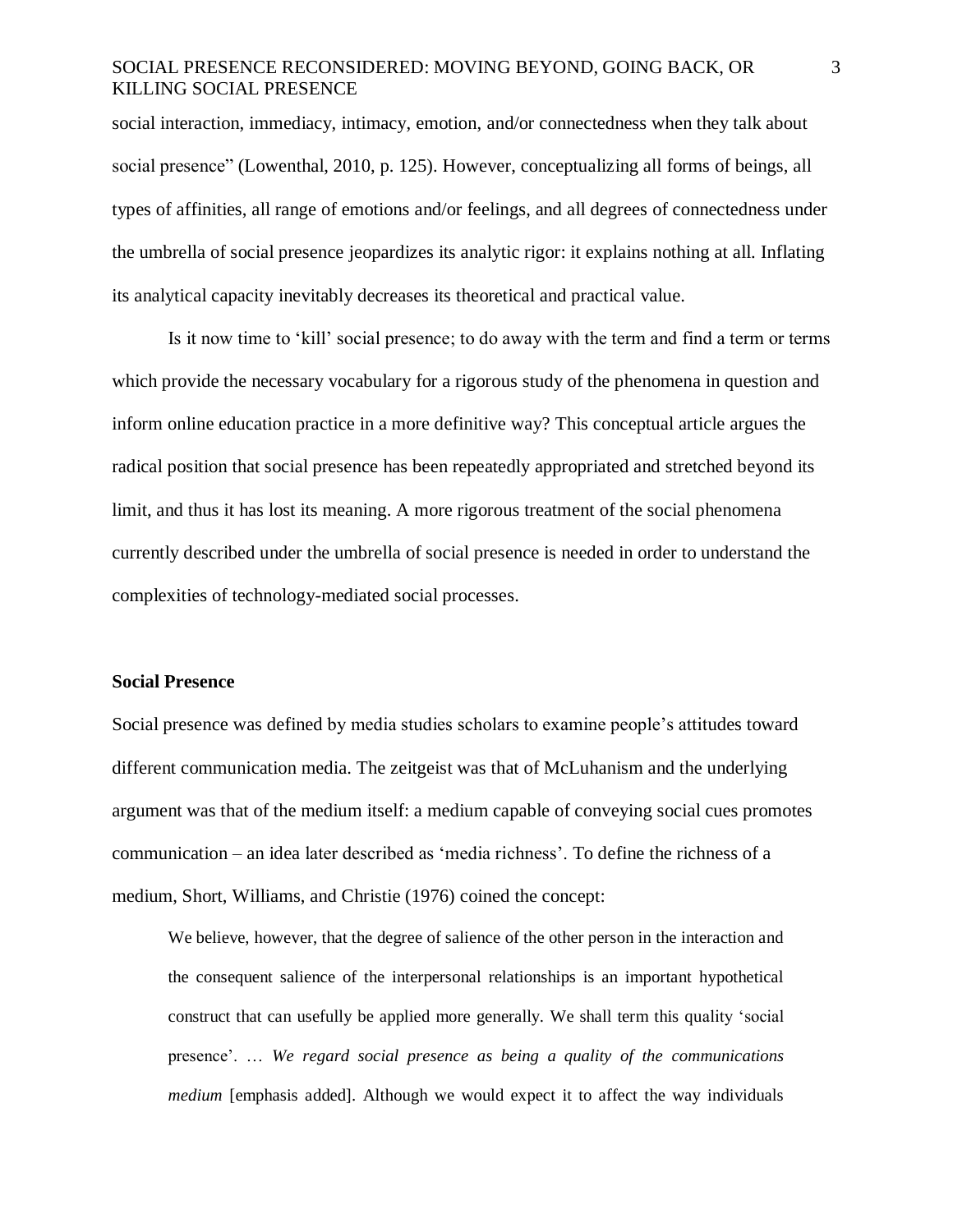perceive their discussions, and their relationships to the persons with whom they are communicating, it is important to emphasize that we are defining social presence as a quality of the medium itself. (p. 65)

Putting too much emphasis on the capacity of the communication medium (perhaps because the medium is the message<sup>1</sup> was the *zeitgeist*), Short et al. (1976) suggested what it means to be with others is a critical attribute of a medium. However, it is not clear from their definition whether it is the characteristics of the media that determine communication differences or whether users' perceptions of media alter their behavior (Walther, 1992). We argue that this lack of clarity caused two misconceptions: (1) social presence, as a socio-psychological perception, is mistaken for a capacity of media, and (2) social presence, as a concept, is mistaken as the effects it has upon the social fabric of mediated spaces. This confusion prevails.

Online education research regards social presence as the degree to which individuals represent themselves (Rourke, Anderson, Garrison, & Archer, 1999) and perceive others in mediated spaces (Biocca, Harms, & Burgoon, 2003). In order to characterize how the concept reflects the aforementioned confusions, we borrow the argument that online education scholars appropriated social presence through three eras over time (Oztok & Brett, 2011): (1) A research era that conceptualized social presence as a property of a medium (e.g., Mason, 1994; McLeod, Baron, Marti, & Yoon, 1997); (2) A research era that conceptualized social presence as the behaviors and/or attitudes of the individuals (e.g., Gunawardena, 1995; Tu & McIsaac, 2002); and (3) A research era that conceptualized social presence as a facilitating element (e.g., Picciano, 2002; Rogers & Lea, 2005). It is important to note that we do not assume these eras are successive in their own terms, neither do we regard them clearly distinct from each other. We

 $\overline{a}$ 

<sup>&</sup>lt;sup>1</sup> "The medium is the message" is a phrase coined by Marshall McLuhan (see, McLuhan, 1964), meaning that the type of a communication medium creates a symbiotic relationship by which the medium influences how the message is perceived.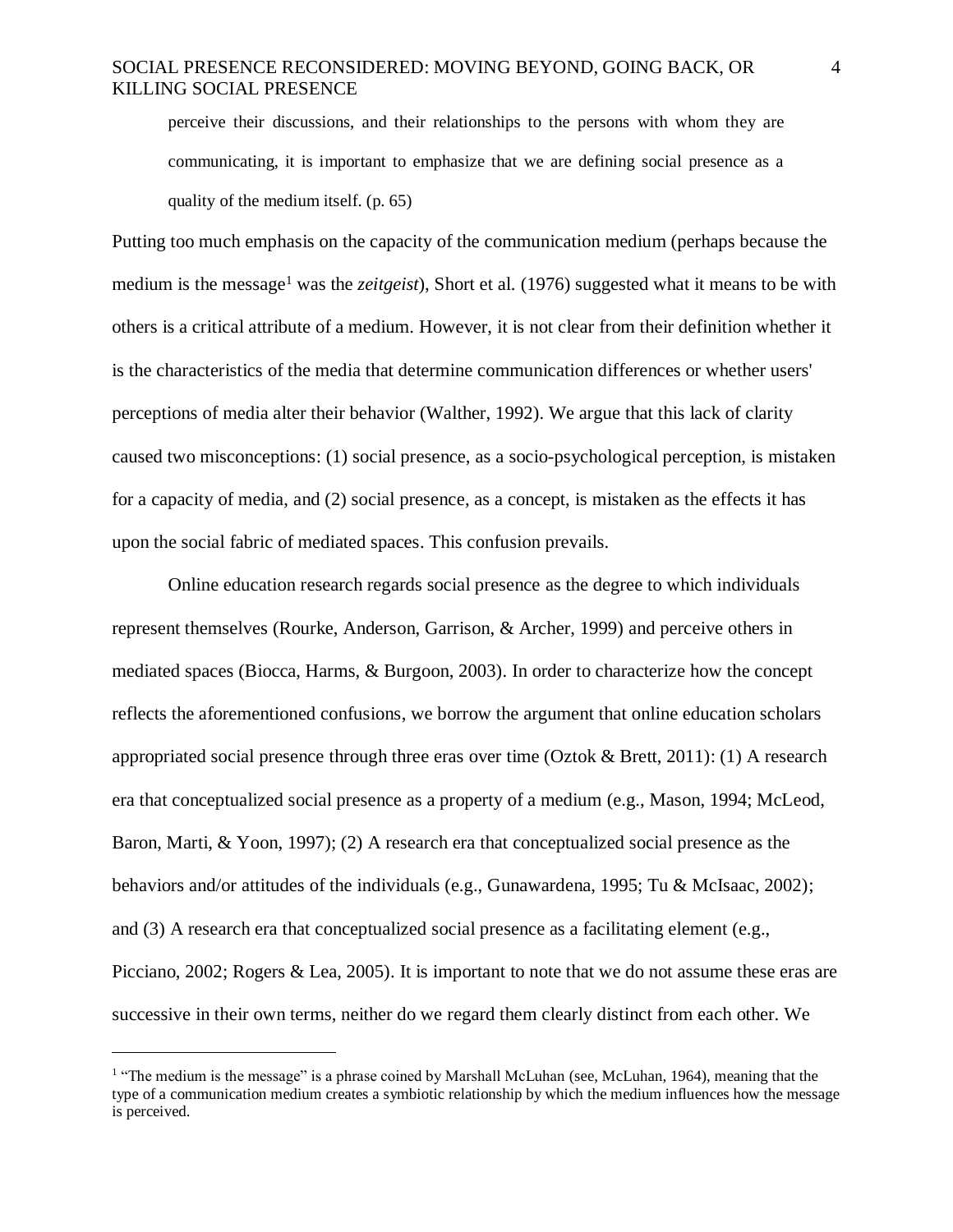accept these eras as illustrating how social presence is over extended and widely stretched to correspond with the possibilities of technology-mediated socialization. In each of these eras, researchers either focused on communicative actions impinging on the social presence or the effects of social presence on teaching/learning, leaving the core concept rather under addressed: being with others in an online space.

We argue that the original definition should be re-asserted. We should focus more on the *relative salience of interpersonal relationships* if we are to understand the relational aspects of being online. For example, as articulated by Walther (1992), Tu and McIsaac (2002), Kehrwald (2008), social presence, as an antecedent of interpersonal interaction, is a critical feature of learning processes which are premised upon the modification of ideas that results from interpersonal communication. In this *transactional* (Shin, 2010), *interactivist* (Bickhard, 1992) or *relational* (Lave & Wenger, 1991) view of learning, meaning is made not only in the context of communicative exchanges, but in the context of the relations between them (Oztok, 2016). Further, we argue that to fully understand relational aspects of being online, we must agree upon a clear definition of social presence by distinguishing it from related phenomena, as well as from its effects and its use. In order to do so, researchers should avoid interchangeably using social presence to describe both *what social presence is* and what *social presence does,* including supporting the operation of social-relational mechanisms such as trust or respect, social processes such as collaborative learning or social phenomena that influence user behaviors in online environments. Such an amalgam of what social presence *is* and what it *does* devaluates its meaning to the extent that an analytical work cannot be performed: Complex social life in online spaces is left undifferentiated, and thus unexplained.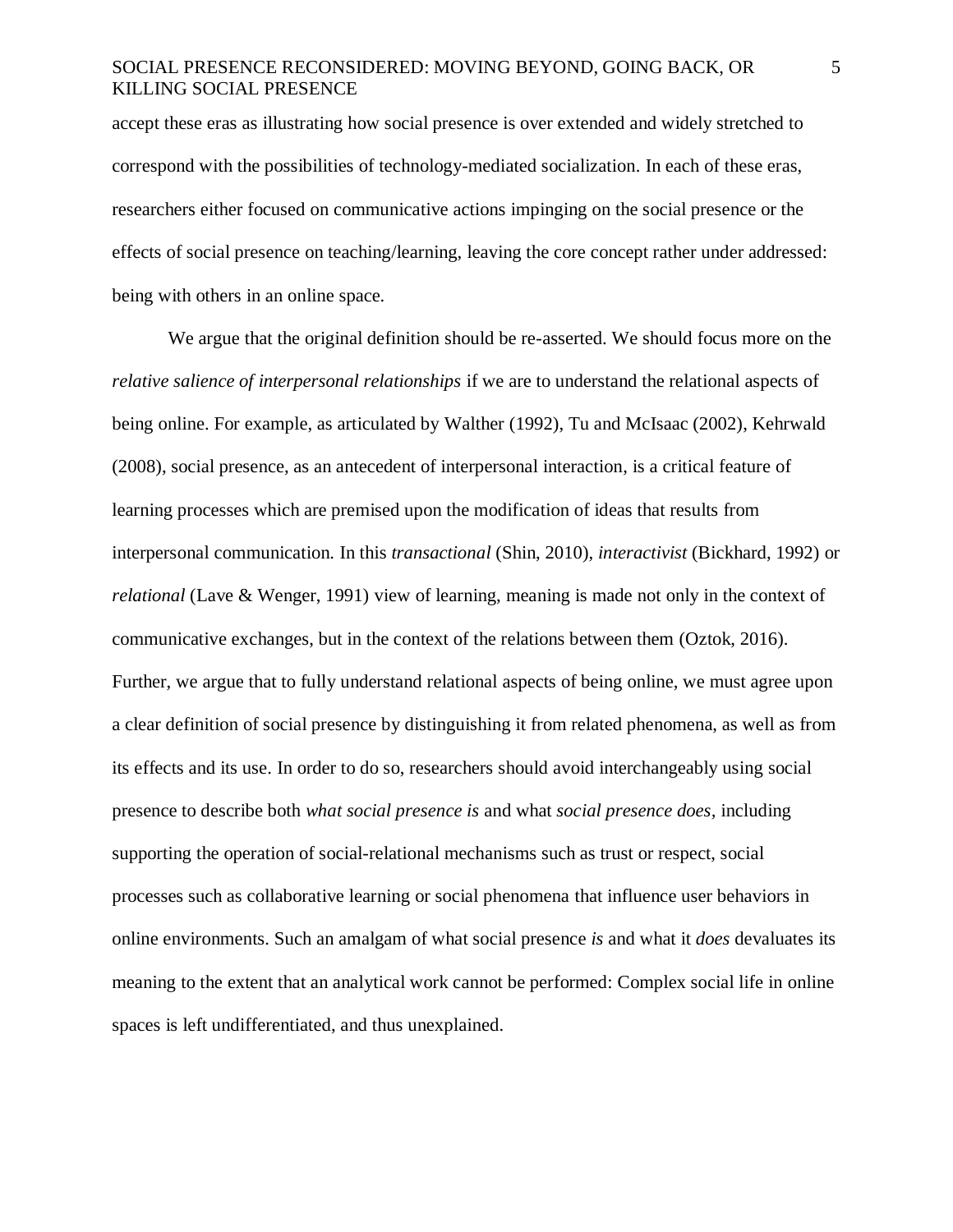#### **Applications of Social Presence**

As the concept of social presence has been applied or redefined to address the growing complexities of social interactions in parallel to the increasing affordances of new technologies, researchers took a step away from its original purpose. Time and again, the differences between what social presence *is* and what it *does* have been blurred. The following four applications of the term social presence in the literature of online education exemplify the resulting lack of clarity in understanding social presence.

#### *1. Social presence as the ultimate social fabric*

 $\overline{a}$ 

Influenced by McLuhanism, a key idea of this research approach is that the sense of social presence creates and supports ongoing interaction in online spaces (e.g., Hiltz & Turoff, 1993; McComb, 1994; Riva, 2002). Although the connection with the McLuhanism became subtle, research concerning the Community of Inquiry<sup>2</sup> appropriated this approach and regarded social presence as the ultimate factor for deep and meaningful social interactions in online spaces (see Garrison et al., 1999). However, this seems to have been extrapolated beyond support to suggest that social presence is responsible for all interpersonal engagements or knowledge sharing in technology-mediated spaces. We argue that social presence is necessary but not sufficient. Further, social presence and knowledge sharing or engagements are related but different phenomena; thus, it is not clear why social presence is needed to explain knowledge sharing or social engagements.

#### *2. Social presence as a category of identity (self-performance / self-narrative)*

Some researchers regarded social presence as projection of identities in online spaces (Tu & McIsaac, 2002) (also, see research concerning social presence using the Community of Inquiry

<sup>&</sup>lt;sup>2</sup> Due to space limitations, we cannot provide a full account on the Community of Inquiry framework here. For more information, please see (Garrison, Anderson, & Archer, 1999; Rourke et al., 1999).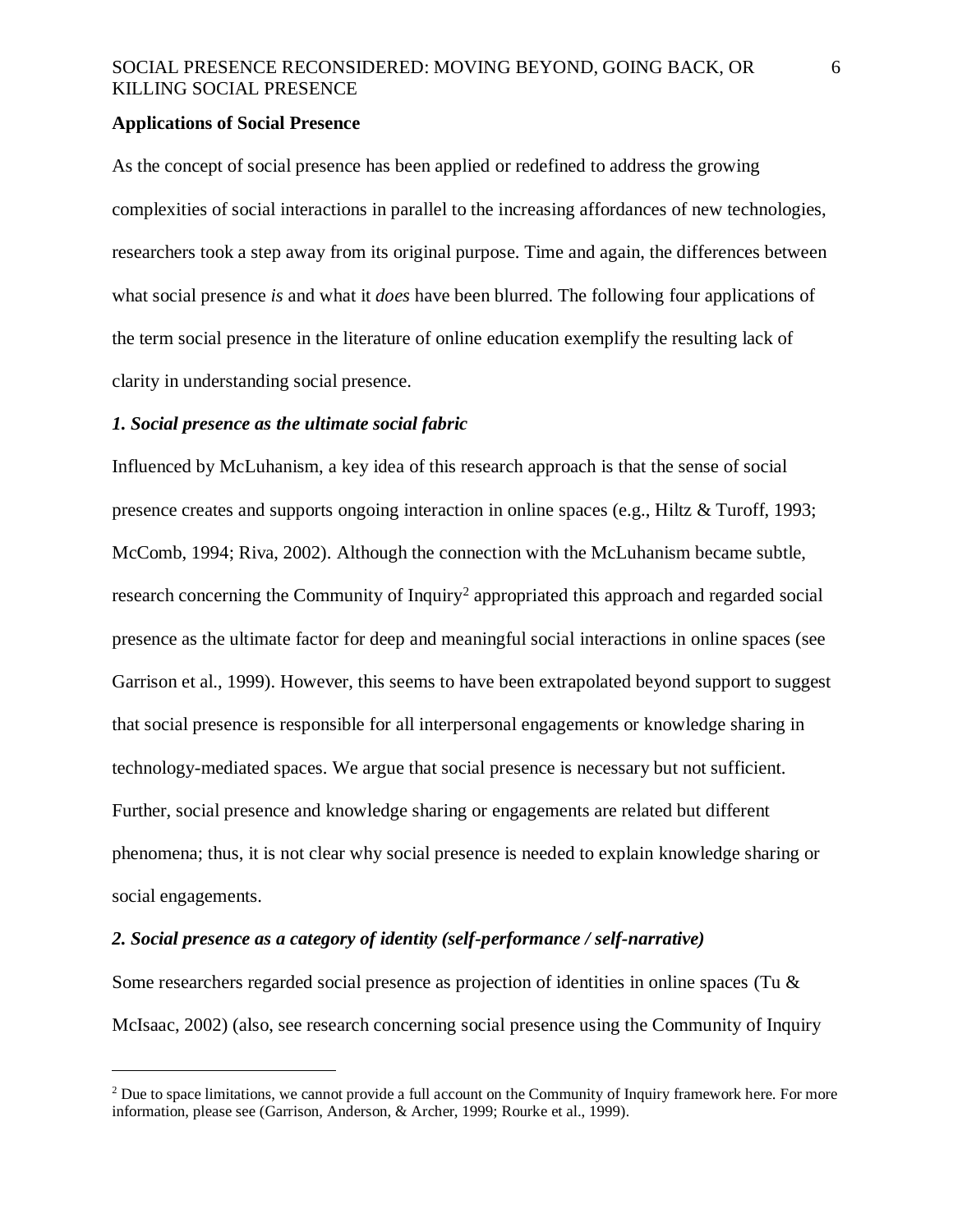framework), arguing that when students participate in activities, they project their own identities into cyberspace, and, conversely "feel the presence of others online" (Gunawardena & Zittle, 1997, p. 11). We acknowledge that social presence, by and large, is related with enactments of self; yet, it is important here not to conflate social presence and the communicative cues with the concept of identity itself. The concept of identity in online spaces had been discussed widely, but it is important to maintain a clear distinction between social presence, which is focused on a subjective experience in technology-mediated situations, and identity, which is variously defined in sociology, psychology and other disciplines in ways that are not superseded by descriptions of social presence provided by scholars of online education.

# *3. Social presence as a collective phenomenon (sense of community / sense of connectedness)*

Researchers regarded social presence as "a measure of the feeling of community that a learner experiences in an online environment" (Tu & McIsaac, 2002, p. 131), arguing that social presence is "the degree to which participants in computer-mediated communication feel affectively connected one to another" (Swan & Shih, 2005, p. 115). In Short et al's (1976) original definition, there was no focus on the collective, merely on the fact that an 'other' (or others) were perceived as 'real' (as salient social actors) and 'there' in the technology mediated situation. This is potentially a case where the effects of social presence (i.e. what it does) are being conflated with what social presence 'is'. Specifically, social presence *creates the possibility of social interaction and social processes* owing to the presence of a socially salient other (in spite of a lack of physical presence), but those possibilities are distinct from what it is, i.e., the experience of another as both 'real' and 'there' (see Lowenthal & Dunlap, 2014). It is important to acknowledge the role of social presence in as an antecedent to technology mediated social processes and the role it may have in reducing the social and psychological distance experienced by individuals who are engaged in technology-mediate social activity, but it is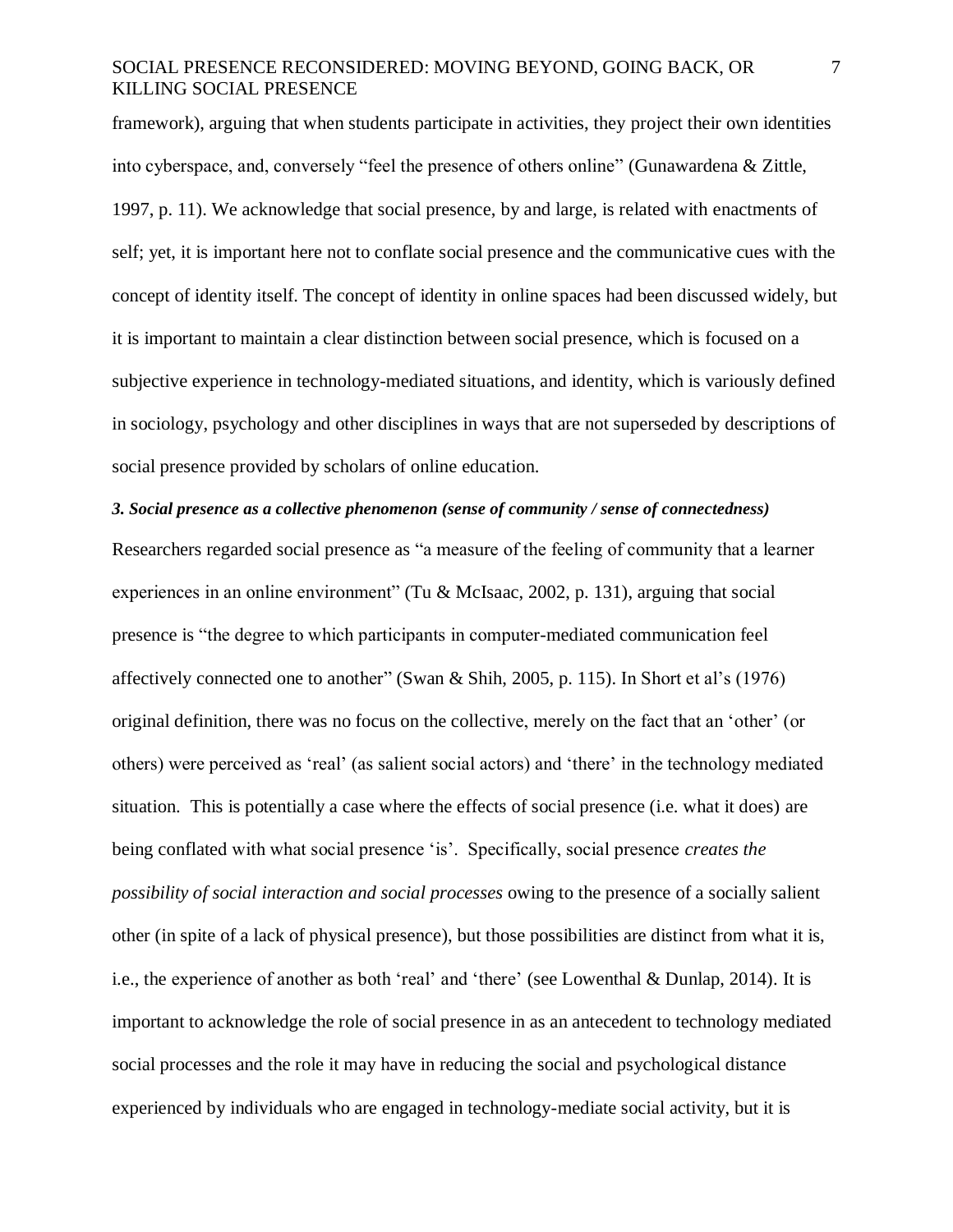important to maintain clarity about the point that not all of the social phenomena that individuals experience in technology mediated situations are 'social presence', per se.

#### *4. Social presence as the capacity of communication medium*

Researchers have argued that social presence produces the experience of seemingly accurate representations of objects, events, and people: a mediated experience that looks, sounds, and feels like truly natural and real; one that seems very much like it is not mediated (Lombard & Ditton, 2006). Nevertheless, the original definition clearly suggests some level of psychological involvement by referring to "the degree of salience of the other person in the interaction and the consequent salience of the interpersonal relationships" (Short et al., 1976, p. 65). The distinction here is about the influence of media on social presence. We argue that being perceived as a quality of media, social presence, as a psychological phenomenon, is influenced by, but not dependent upon media characteristics. Social presence research on user experiences clearly demonstrates that individuals experience instances of both 'high' and 'low' degrees of social presence in so-called 'rich' and 'lean' media and that those experiences are influenced by others' projection of presence as well as the subjects' ability to perceive and interpret social presence cues.

We do not argue that social presence research is uninteresting or incomprehensive. Rather, the suggestion that the aforementioned phenomena are social presence is confusing. In some cases, such as identity, intimacy, and connectedness, there is an established nomenclature from disciplines such as sociology and psychology which describes the same phenomena in nontechnologically-mediated contexts. We argue that it is theoretically inadequate and practically unproductive to stretch the meaning of social presence to explain a phenomenon that has already been well explored in other fields.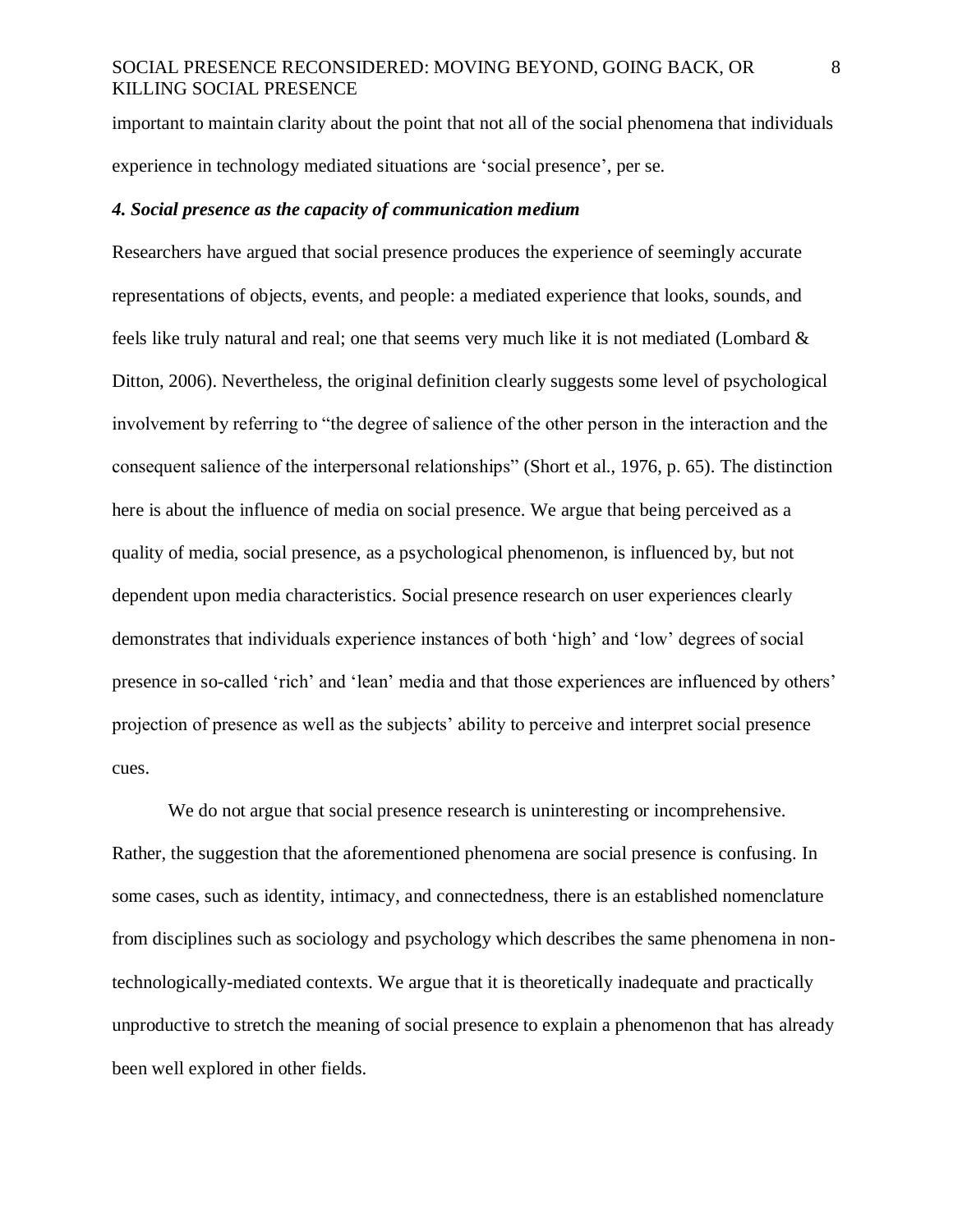#### **Discussion**

Do we need a heavily burdened and deeply ambiguous term? No, we do not! To be clear, we argue the concept of social presence is necessary. However, it needs to be more rigorously defined and differentiated from other concepts or phenomena. For us, social presence should mean only one thing, and the effects or applications of it should be studied using more appropriate and productive terms.

Social presence is a concept that is essential to the consideration of technology-mediated social processes; without it, some of these processes cannot be analyzed and understood. Yet, the question remains: What exactly is social presence? Further to that, how can research document its effects and applications without a clear definition of social presence? Surely, developing "a systematic theory will in turn enable development of appropriate measures of social presence" (Biocca et al., 2003, p. 457). Thus, we want this manuscript to be an open call for scholars to challenge the existing notions that blurs the theoretical and practical use of the concept.

Here, we try to do our bit by reconsidering the rather understudied idea in Short et al.'s (1976) original definition: the relative salience of others. We define social presence as the subjective feeling of being with other salient social actors in a technologically-mediated space. It is the sense of 'being there, together' when 'being there' does not involve a physical presence. This definition is predicated on the sense that there is an 'other' (or others) in the technologymediated space and that the others are potentially viable partners for social interaction. We believe this definition is fruitful because it underscores the inter-subjective nature of social presence: It is constructed dialogically and is a combination of the self and others (Kehrwald, 2010; Oztok, 2013).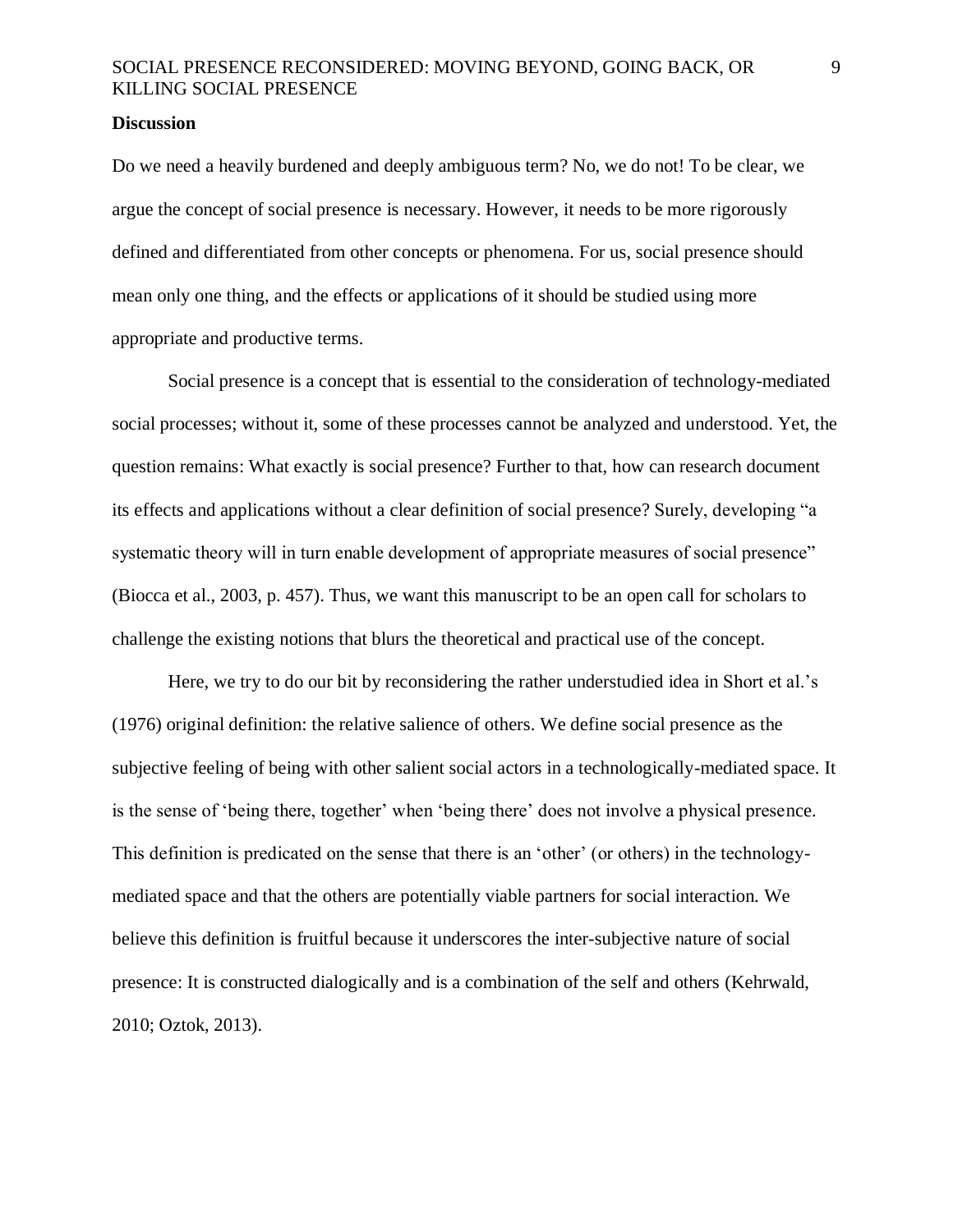#### **Conclusion**

Online education has long employed the concept of social presence to study communicative actions in technologically-mediated spaces. Yet, what social presence is unclear. The appropriation of the term 'social presence' and its application to a variety of technologymediated communicative situation, most notably the Community of Inquiry framework (Garrison et al., 1999), have done a disservice to efforts to understanding social presence. It may be now time to kill the social presence we created for the sake of the conceptual clarity required for social analysis.

However, we do not want to kill the concept of social presence yet. This action would not only render the research obsolete and leave us without a vocabulary to explain social phenomena in technology-mediated spaces but also would be unfair to the concept of social presence. Thus, we are left with three choices. First, as scholars of online education, we can return to the original definition and be loyal to its socio-psychological limits and vigilant about the uses and limits of that definition. If we go back to the original definition of what social presence *is*, we can differentiate it from what it *does* and more rigorously explore the role it plays in teaching and learning activities in online spaces. This will give us a stronger arsenal to better conceptualize the dynamic nature of the relative salience of others. Second, we can come up with new terminology to better describe the complex social phenomena that are evident in technologymediated social systems. New terminology can thoroughly capture the current applications and trends in theory and practice of online education and thus provide opportunities to better connect theory with practice. Third, we can continue to produce accounts to be recycled since they cannot address the complexities of being online.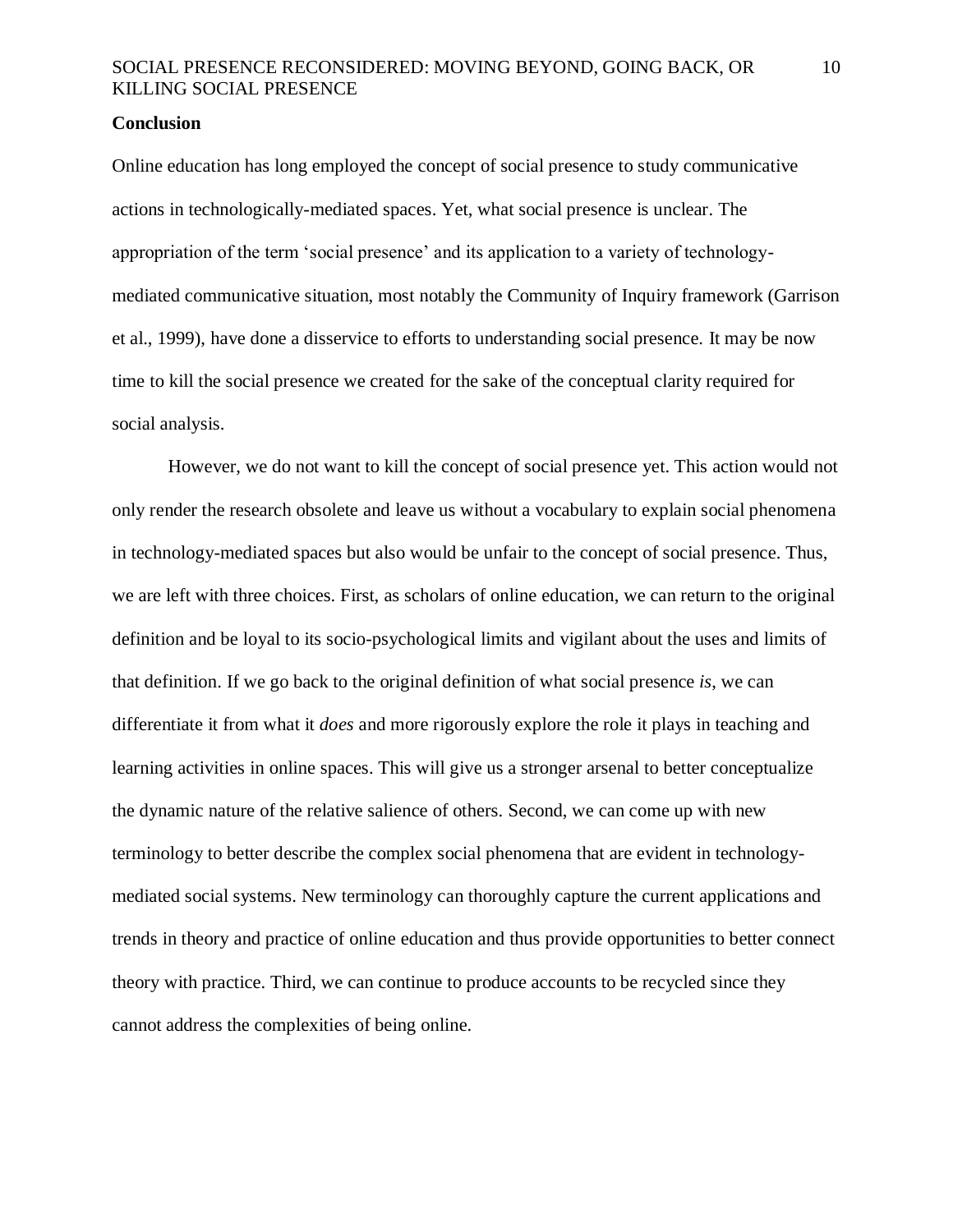This article is unfortunately too short to discuss these three options in detail; however, our aim is to steer away the online education research from heading to the third option. We advocate an agenda which (1) acknowledges the first option, with a focus on the presence of other salient social actors in mediated situations and (2) seeks to clarify and extend our understanding of social presence by not only promoting shared understandings of *what it is*, and *what it does* to facilitate and support technology-mediated social activity. We hope this article will spark a long needed discussion about social presence and being online.

#### **Notes on contributors**

*Murat Öztok* My research interests concern collaborative work and group discussion in digitallymediated environments, with a theoretical and practical commitment to social justice and equity within learning communities. I draw upon Marxist and Post-Colonial perspectives, and explore the manifestations of social, historical, political, and economic Discourses in digitally-mediated environments. In particular, I am interested in understanding the ways that sociocultural elements inherent in applications of digital education operate to marginalize students who fall outside the ideations of dominant ideology.

*Benjamin Kehrwald* is a specialist in online learning in higher education. He is an experienced researched and practitioner with over 20 years experience using technology in education. He is currently part of the Teaching Innovation Unit at the University of South Australia.

#### **References**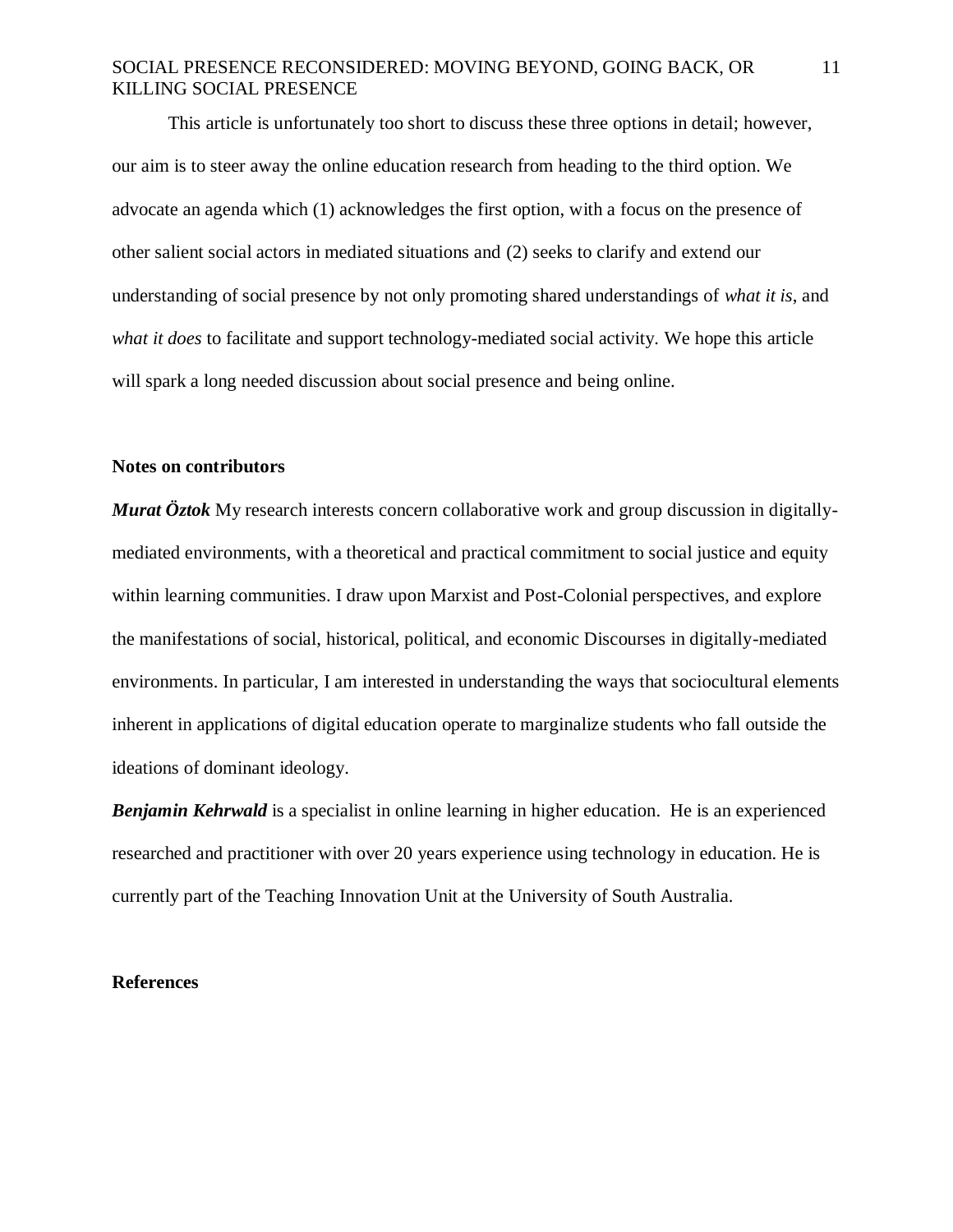Bickhard, M. H. (1992). How does the environment affect the person? In L. T. Winegar & J. Valsiner (Eds.), *Children's development in social context* (pp. 33-52). Mahwah, NJ: Lawrence Erlbaum.

- Biocca, F., Harms, C., & Burgoon, J. K. (2003). Toward a more robust theory and measure of social presence: Review and suggested criteria. *Presence: Teleoperators and Virtual Environments, 12*(5), 456–480. doi:10.1162/105474603322761270
- Garrison, D. R., Anderson, T., & Archer, W. (1999). Critical inquiry in a text-based environment: Computer conferencing in higher education. *The Internet and Higher Education, 2*(2-3), 87-105. doi:10.1016/s1096-7516(00)00016-6
- Gunawardena, C. N. (1995). Social presence theory and implications for interaction and collaborative learning in computer conferences. *International Journal of Educational Telecommunications, 1*(2/3), 147-166.
- Gunawardena, C. N., & Zittle, F. J. (1997). Social presence as a predictor of satisfaction within a computer‐mediated conferencing environment. *American Journal of Distance Education, 11*(3), 8-26. doi:10.1080/08923649709526970
- Hiltz, S. R., & Turoff, M. (1993). *The network nation: Human communication via computer*. Cambridge, MA: MIT Press.
- Kehrwald, B. (2008). Understanding social presence in text-based online learning environments. *Distance Education, 29*(1), 89-106. doi:10.1080/01587910802004860
- Kehrwald, B. (2010). Being online: Social presence as subjectivity in online learning. *London Review of Education, 8*(1), 39-50. doi:10.1080/14748460903557688
- Lave, J., & Wenger, E. (1991). *Situated learning: Legitimate peripheral participation*. New York, NY: Cambridge University Press.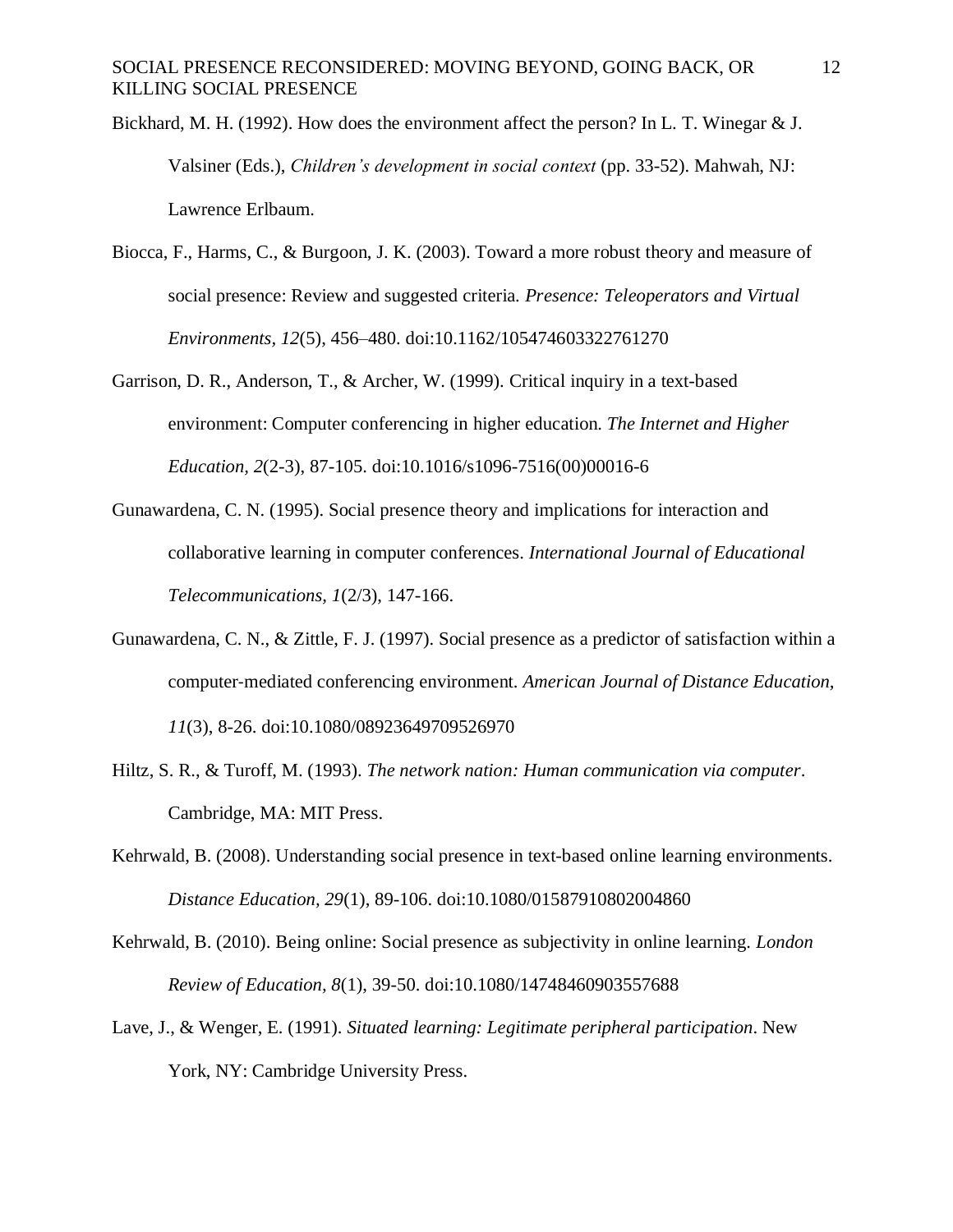- Lombard, M., & Ditton, T. (2006). At the heart of it all: The concept of presence. *Journal of Computer-Mediated Communication, 3*(2). doi:10.1111/j.1083-6101.1997.tb00072.x
- Lowenthal, P. R. (2010). The evolution and influence of social presence theory on online learning. In T. T. Kidd (Ed.), *Online education and adult learning: New frontiers for teaching practices* (pp. 124-139). Hershey, PA: IGI Global.
- Lowenthal, P. R., & Dunlap, J. C. (2014). Problems measuring social presence in a Community of Inquiry. *E-Learning and Digital Media, 11*(1), 19-30. doi:10.2304/elea.2014.11.1.19
- Mason, R. (1994). *Using communications media in open and flexible learning*. London, UK: Kogan Page.
- McComb, M. (1994). Benefits of computer-mediated communication in college courses. *Communication Education, 43*(2), 159-170. doi:10.1080/03634529409378973
- McLeod, P. L., Baron, R. S., Marti, M. W., & Yoon, K. (1997). The eyes have it: Minority influence in face-to-face and computer-mediated group discussion. *Journal of Applied Psychology, 82*(5), 706-718. doi:10.1037/0021-9010.82.5.706
- McLuhan, M. (1964). *Understanding media: The extensions of man*. New York, NY: McGraw-Hill.
- Oztok, M. (2013). Tacit knowledge in online learning: community, identity, and social capital. *Technology, Pedagogy and Education, 22*(1), 21-36. doi:10.1080/1475939x.2012.720414
- Oztok, M. (2016). Cultural ways of constructing knowledge: The role of identities in online group discussions. *International Journal of Computer-Supported Collaborative Learning, 11*(2), 157-186. doi:10.1007/s11412-016-9233-7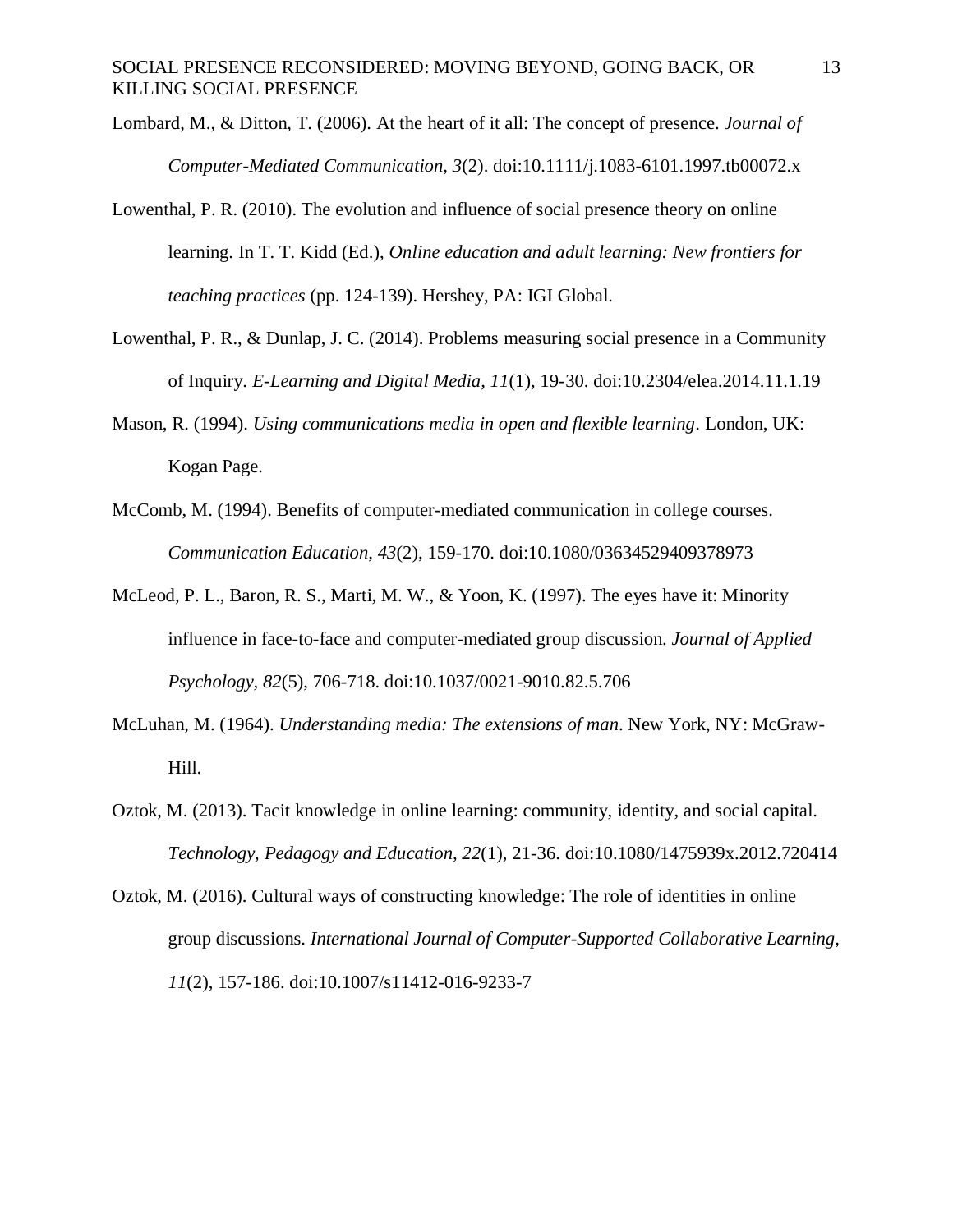Oztok, M., & Brett, C. (2011). Social presence and online Learning: A review of research. *The Journal of Distance Education, 25*(3). Retrieved from http://www.ijede.ca/index.php/jde/article/view/758/1299

- Picciano, A. G. (2002). Beyond student perceptions: Issues of interaction, presence, and performance in an online course. *Journal of Asynchronous Learning Networks, 6*(1), 21– 40.
- Riva, G. (2002). The sociocognitive psychology of computer-mediated communication: The present and future of technology-based interactions. *CyberPsychology & Behavior, 5*(6), 581-598. doi:10.1089/109493102321018222
- Rogers, P., & Lea, M. (2005). Social presence in distributed group environments: The role of social identity. *Behaviour & Information Technology, 24*(2), 151-158. doi:10.1080/01449290410001723472
- Rourke, L., Anderson, T., Garrison, D. R., & Archer, W. (1999). Assessing social presence in asynchronous text-based computer conferencing. *Journal of Distance Education, 14*(2), 50-71.
- Shin, N. (2010). Beyond interaction: The relational construct of 'Transactional Presence'. *Open Learning: The Journal of Open, Distance and e-Learning, 17*(2), 121-137. doi:10.1080/02680510220146887
- Short, J., Williams, E., & Christie, B. (1976). *The Social Psychology of Telecommunications*. London, UK: Wiley.
- Swan, K., & Shih, L. F. (2005). On the nature and development of social presence in online course discussions. *Journal of Asynchronous Learning Networks, 9*(3), 115–136.